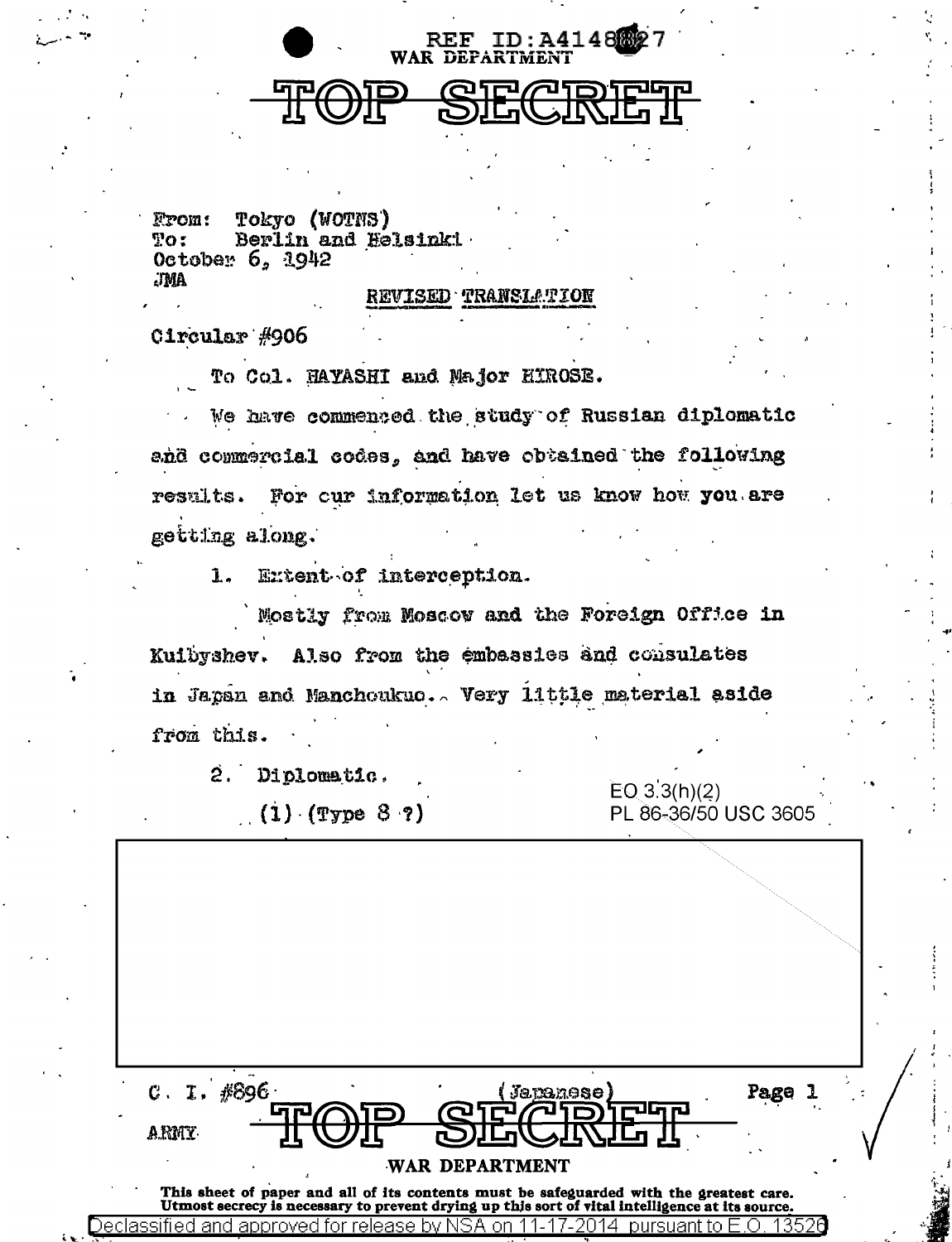

This sheet of paper and all of its contents must be safeguarded with the greatest care.<br>Utmost secrecy is necessary to prevent drying up this sort of vital intelligence at its source.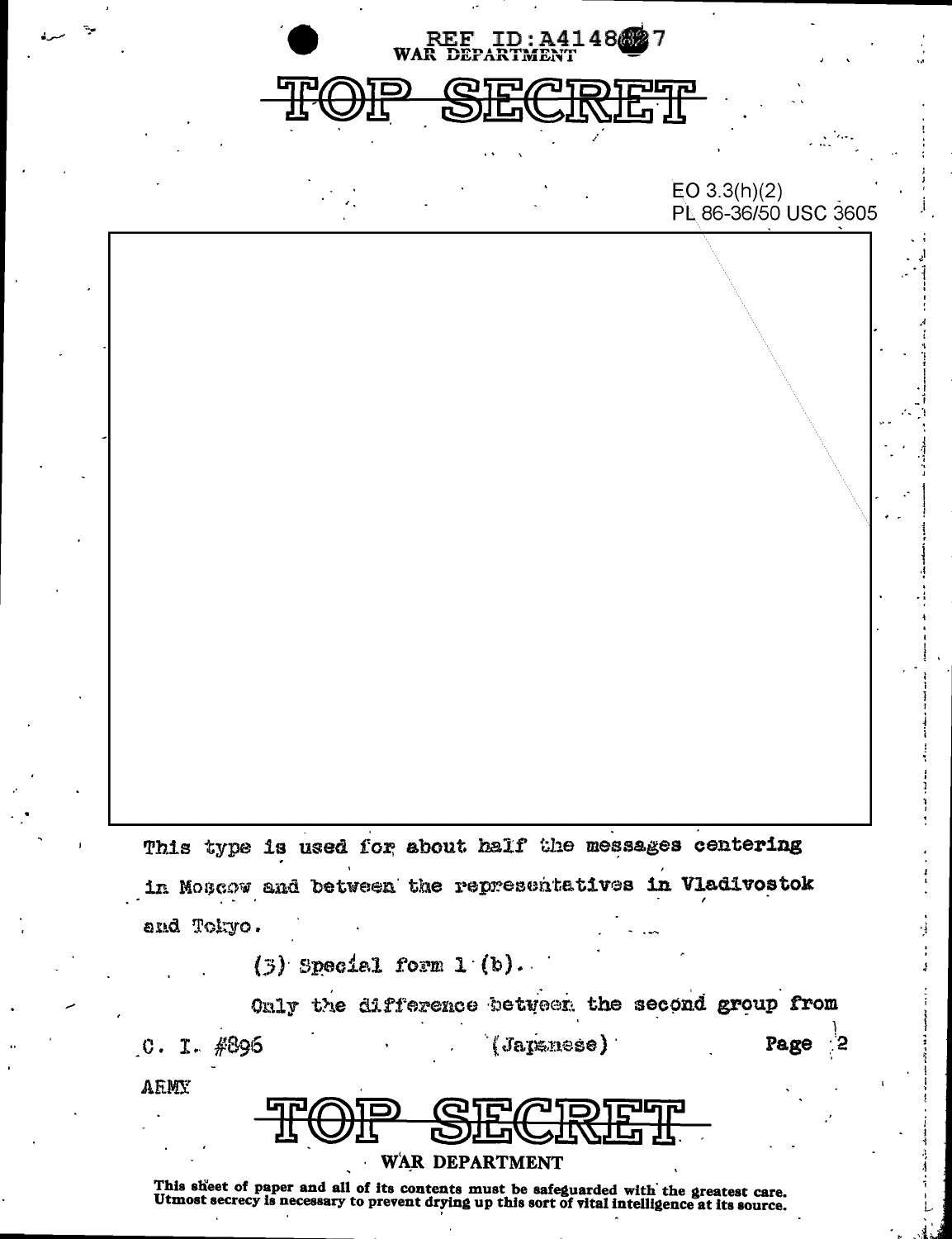

the end and the first group of the text mentioned in the previous paragraph.

This type is used between Tokyo, Vladivostok, Seoul, Hakodate, and Dairen. Between Seoul and Vladivostok

| This form is used from Tokyo -- HASHI -- to (LADOGA ?)                                  |            | 8.                   |        |  |
|-----------------------------------------------------------------------------------------|------------|----------------------|--------|--|
| -- HASHI <sup>2</sup> -- to Manchuria.<br>$\therefore$ from<br>and                      |            | EO 3.3(h)(2)         |        |  |
| Special form 2 (b).<br>(5)                                                              |            | PL 86-36/50 USC 3605 |        |  |
|                                                                                         |            |                      |        |  |
| $C. I.$ $#896$                                                                          | (sapanese) |                      | Page 3 |  |
| ARWY<br>ורים׳                                                                           |            | والمرحل              |        |  |
| WAR DEPARTMENT                                                                          |            |                      |        |  |
| This sheet of paper and all of its contents must be safeguarded with the greatest care. |            |                      |        |  |

Utmost secrecy is necessary to prevent drying up this sort of vital intelligence at its source.